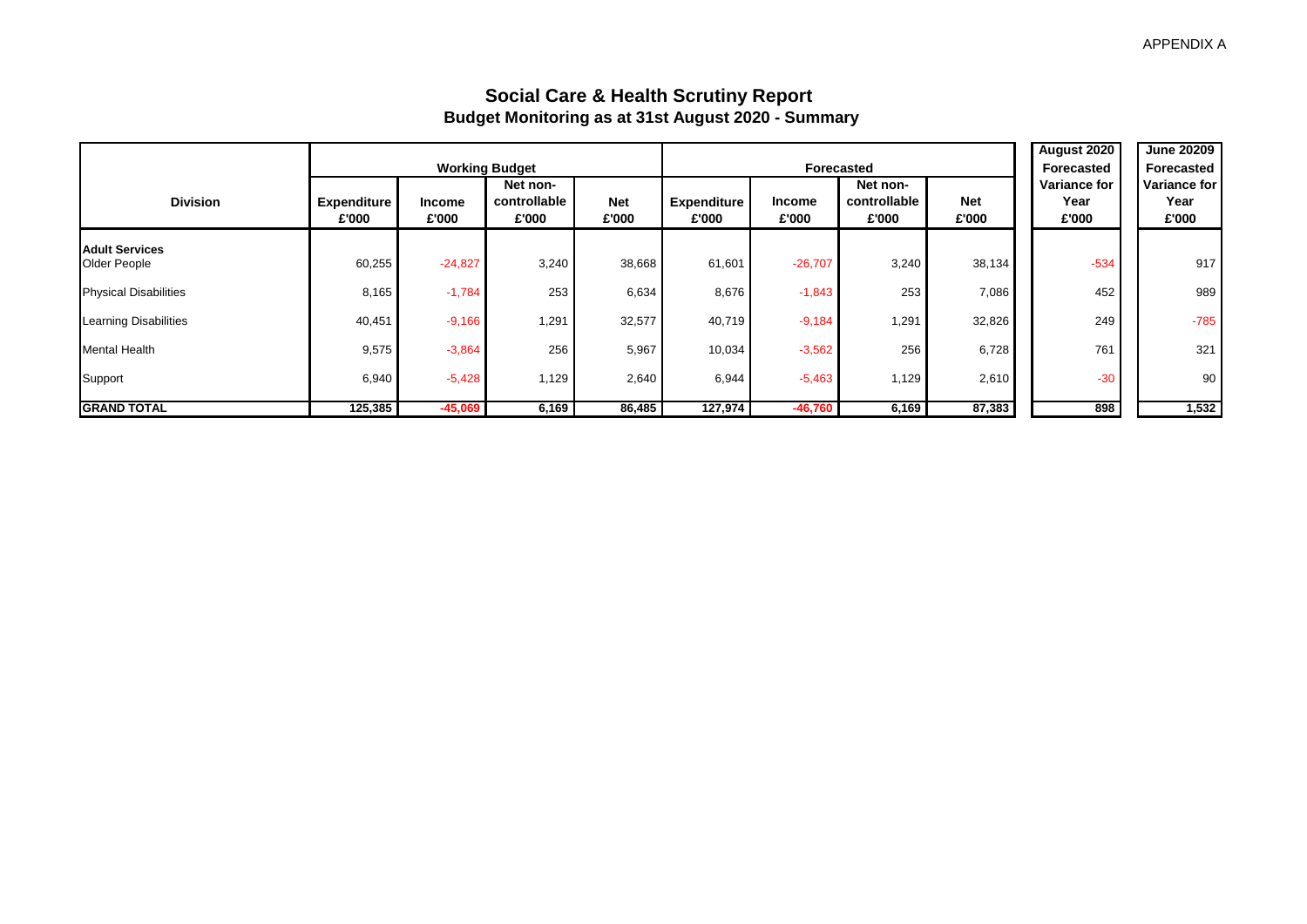**June 20209**

# **Social Care & Health Scrutiny Report**

**Budget Monitoring as at 31st August 2020 - Main Variances**

|                                            |             | <b>Working Budget</b> | Forecasted  |           | <b>August</b><br>2020                   |                                                                                                                                                                                                                                                                                                                                                                              | June<br>20209                      |
|--------------------------------------------|-------------|-----------------------|-------------|-----------|-----------------------------------------|------------------------------------------------------------------------------------------------------------------------------------------------------------------------------------------------------------------------------------------------------------------------------------------------------------------------------------------------------------------------------|------------------------------------|
| <b>Division</b>                            | Expenditure | Income                | Expenditure | Income    | Forecasted<br>Variance for<br>Year<br>ţ | <b>Notes</b>                                                                                                                                                                                                                                                                                                                                                                 | Forecasted<br>Variance for<br>Year |
|                                            | £'000       | £'000                 | £'000       | £'000     | £'000                                   |                                                                                                                                                                                                                                                                                                                                                                              | £'000                              |
| <b>Adult Services</b>                      |             |                       |             |           |                                         |                                                                                                                                                                                                                                                                                                                                                                              |                                    |
| <b>Older People</b>                        |             |                       |             |           |                                         |                                                                                                                                                                                                                                                                                                                                                                              |                                    |
| Older People - Commissioning               | 3,646       | $-513$                | 3,587       | $-516$    | $-61$                                   | Vacant posts                                                                                                                                                                                                                                                                                                                                                                 | $-93$                              |
| Older People - LA Homes                    | 7,936       | $-5,097$              | 7,963       | $-5,124$  | $\Omega$                                |                                                                                                                                                                                                                                                                                                                                                                              | 368                                |
| Older People - Private/ Vol Homes          | 24,748      | $-13,314$             | 25,424      | $-13,915$ | 76                                      | Pressures remain on the demand for services                                                                                                                                                                                                                                                                                                                                  | 536                                |
| Older People - Extra Care                  | 774         | $\overline{0}$        | 824         | 0         | 51                                      | Cwm Aur contract - savings proposals in previous years only partially delivered                                                                                                                                                                                                                                                                                              | 51                                 |
| Older People - LA Home Care                | 7,514       | $\Omega$              | 7,805       | $-147$    | 143                                     | Enhanced rates of pay re Covid-19 not funded by Welsh Government Hardship Fund<br>£247k (5 months)                                                                                                                                                                                                                                                                           | 308                                |
| Older People - Direct Payments             | 1,127       | $-299$                | 1,006       | $-299$    | $-120$                                  | Budget to be realigned                                                                                                                                                                                                                                                                                                                                                       | $-20$                              |
| Older People - Private Home Care           | 8,238       | $-2,523$              | 8,936       | $-3,571$  | $-350$                                  | Hardship Fund £1 per hour. Demand had fallen due to cancelled care packages early<br>in the year. Activity now increasing. Delays to implement several savings proposals                                                                                                                                                                                                     | 151                                |
| Older People - Business Support &<br>Admin | 920         | $-175$                | 1,004       | $-177$    | 81                                      | Unmet PBB previous year                                                                                                                                                                                                                                                                                                                                                      | $\mathbf{0}$                       |
| Older People - Enablement                  | 1,874       | $-658$                | 1.718       | $-781$    | $-279$                                  | Staff vacancies - less reablement due to Covid-19 - claim to be put in for flat rate uplift<br>£1 an hour - nothing claimed to date yet                                                                                                                                                                                                                                      | $-185$                             |
| Older People - Private Day Services        | 225         | $\mathbf{0}$          | 8           | 0         | $-217$                                  | No day services due to Covid-19                                                                                                                                                                                                                                                                                                                                              | $-200$                             |
| <b>Physical Disabilities</b>               |             |                       |             |           |                                         |                                                                                                                                                                                                                                                                                                                                                                              |                                    |
| Phys Dis - Commissioning & OT<br>Services  | 861         | $-109$                | 733         | $-100$    | $-119$                                  | Vacant posts                                                                                                                                                                                                                                                                                                                                                                 | $-108$                             |
| Phys Dis - Private/Vol Homes               | 1,659       | $-439$                | 1,330       | $-276$    | $-167$                                  | Demand led                                                                                                                                                                                                                                                                                                                                                                   | 45                                 |
| Phys Dis - Group Homes/Supported<br>Living | 1.079       | $-167$                | 1.347       | $-167$    | 268                                     | Significant changes over recent years as packages reassessed following the transfer<br>of Welsh Independent Living Fund into revenue Support Grant. Primarily affected<br>Physical Disabilities and learning Disability clients for Direct Payments, Day Services<br>and Community Support. Budget adjustments to be monitored to check initially<br>virements were accurate | 250                                |
| Phys Dis - Community Support               | 198         | $\mathbf 0$           | 120         | 0         | $-79$                                   | Demand reduced due to Covid-19                                                                                                                                                                                                                                                                                                                                               | $\mathbf{0}$                       |
| Phys Dis - Direct Payments                 | 2,535       | $-577$                | 3,244       | $-577$    | 709                                     | Demand remains steady but at a level of overspend in 2019/20                                                                                                                                                                                                                                                                                                                 | 800                                |
| Phys Dis - Independent Living Fund         | 132         | $\Omega$              | 74          | $\Omega$  | $-59$                                   |                                                                                                                                                                                                                                                                                                                                                                              | $\mathbf 0$                        |
|                                            |             |                       |             |           |                                         |                                                                                                                                                                                                                                                                                                                                                                              |                                    |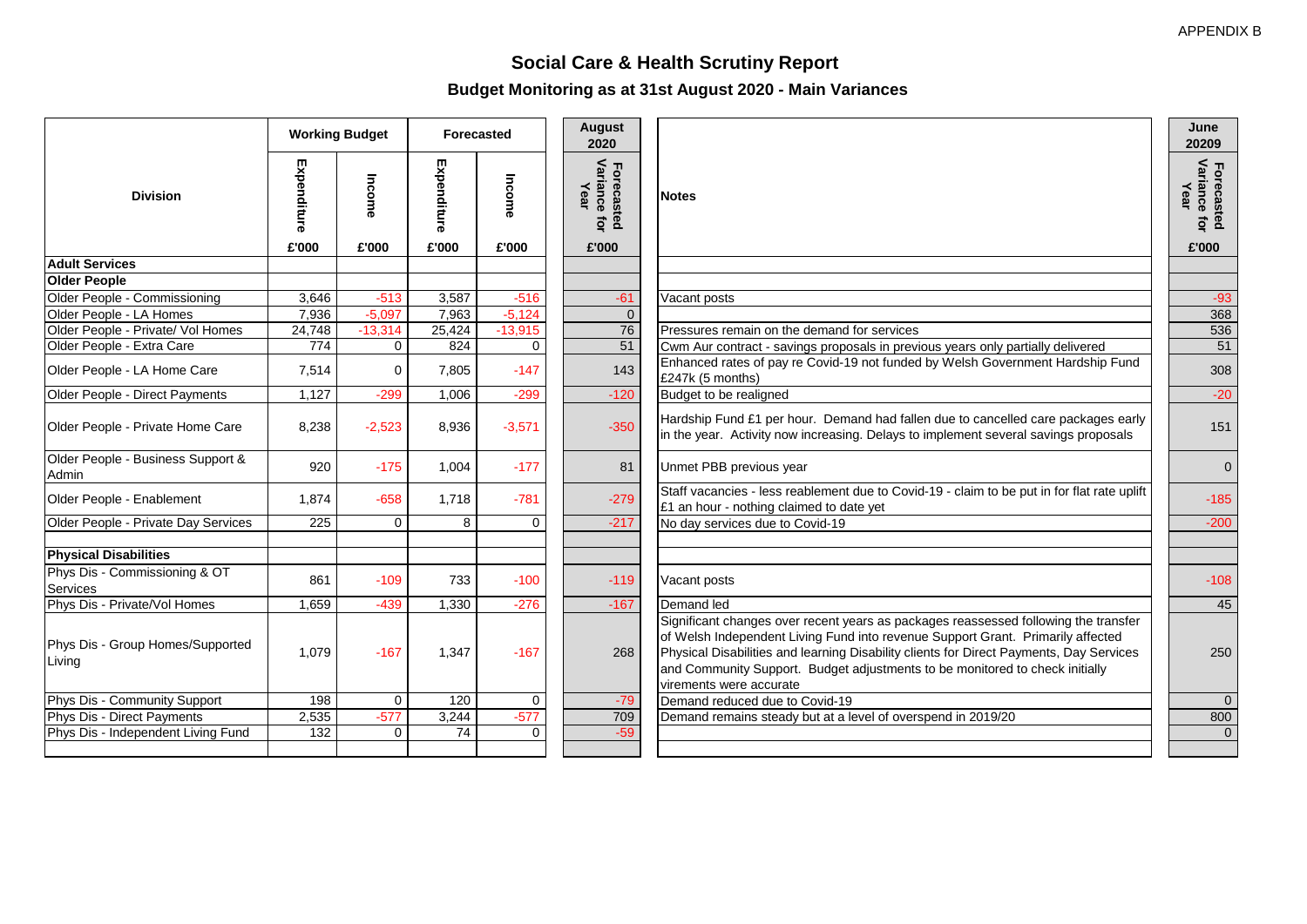## **Social Care & Health Scrutiny Report Budget Monitoring as at 31st August 2020 - Main Variances**

|                                                              | <b>Working Budget</b> |                   | Forecasted   |                   | <b>August</b><br>2020                      |                                                                                                                                                                                                                                                                                                                                                      | June<br>20209                      |
|--------------------------------------------------------------|-----------------------|-------------------|--------------|-------------------|--------------------------------------------|------------------------------------------------------------------------------------------------------------------------------------------------------------------------------------------------------------------------------------------------------------------------------------------------------------------------------------------------------|------------------------------------|
| <b>Division</b>                                              | Expenditure           | Income            | Expenditure  | Income            | Variance<br>Year<br>Forecaste<br>ior<br>Ö. | <b>Notes</b>                                                                                                                                                                                                                                                                                                                                         | Forecasted<br>Variance for<br>Year |
|                                                              | £'000                 | £'000             | £'000        | £'000             | £'000                                      |                                                                                                                                                                                                                                                                                                                                                      | £'000                              |
| <b>Learning Disabilities</b>                                 |                       |                   |              |                   |                                            |                                                                                                                                                                                                                                                                                                                                                      |                                    |
| Learn Dis - Private/Vol Homes                                | 10.812                | $-2.844$          | 11.582       | $-2,560$          | 1,054                                      | Demand increased - further work to establish underlying cause. Previous year had<br>last minute grant income which has not been forecast in these figures                                                                                                                                                                                            | 150                                |
| Learn Dis - Direct Payments                                  | 3,954                 | $-547$            | 4,607        | $-547$            | 653                                        | Demand remains steady but at a level of overspend in 2019/20                                                                                                                                                                                                                                                                                         | 275                                |
| Learn Dis - Group Homes/Supported<br>Living                  | 10,989                | $-1,771$          | 11.707       | $-2,221$          | 268                                        | More demand in Supported Living as an alternative to Residential Care. Rightsizing in<br>Supported Living ongoing but delayed due to Covid-19. Accommodation and<br>Efficiency project which plans for strategic longer term future accommodation options<br>as well as current client group is now picking up pace.                                 | 700                                |
| Learn Dis - Private Day Services                             | 1,238                 | $-80$             | 321          | $-80$             | $-917$                                     | Day Services closed from March 2020. Assume closure for whole financial year.<br>Where care has been reassessed and alternative has been provided, the additional<br>cost is shown as an overspend in that budget. However this is not claimable under<br>Welsh Government Hardship Fund where there is no additional cost                           | $-991$                             |
| Learn Dis - Transition Service                               | 600                   | $\mathbf 0$       | 539          | 0                 | $-61$                                      |                                                                                                                                                                                                                                                                                                                                                      | $-32$                              |
| Learn Dis - Community Support                                | 2,587                 | $-158$            | 2,054        | $-158$            | $-533$                                     | Community Services provision greatly reduced from March 2020. Activity levels<br>beginning to increase. Where care has been reassessed and alternative has been<br>provided, the additional cost is shown as an overspend in that budget. However this<br>is not claimable under Welsh Government Hardship Fund where there is no additional<br>cost | $-918$                             |
| Learn Dis - Adult Placement/Shared<br>Lives                  | 3,031                 | $-2.198$          | 2.980        | $-2.278$          | $-131$                                     | Staff vacancies and reduced payments for day services support                                                                                                                                                                                                                                                                                        | $-16$                              |
| <b>Mental Health</b>                                         |                       |                   |              |                   |                                            |                                                                                                                                                                                                                                                                                                                                                      |                                    |
| M Health - Private/Vol Homes<br>M Health - Community Support | 6,081<br>561          | $-3,064$<br>$-74$ | 6,470<br>637 | $-2,806$<br>$-74$ | 647<br>76                                  | Demand increased - further work to establish underlying cause. Previous year had<br>last minute grant income which has not been forecast in these figures<br>Demand led - likely increase due to Covid-19                                                                                                                                            | 250<br>2                           |
| <b>Other Variances - Adult Services</b>                      |                       |                   |              |                   | $-33$                                      |                                                                                                                                                                                                                                                                                                                                                      | 209                                |
| <b>Grand Total</b>                                           |                       |                   |              |                   |                                            |                                                                                                                                                                                                                                                                                                                                                      |                                    |
|                                                              |                       |                   |              |                   | 898                                        |                                                                                                                                                                                                                                                                                                                                                      | 1,532                              |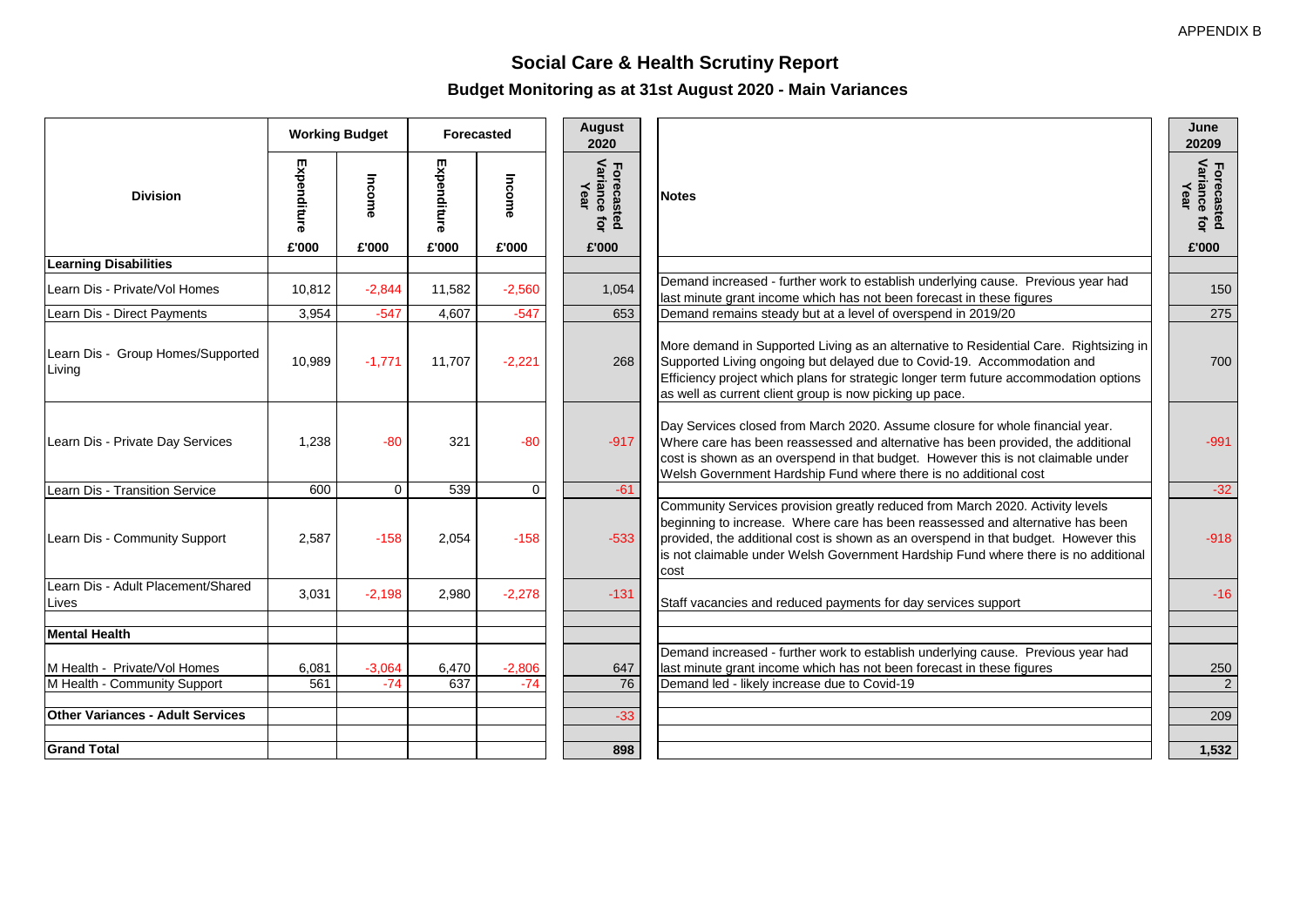#### **Social Care & Health Scrutiny Report Budget Monitoring as at 31st August 2020 - Detail Monitoring**

|                                         |                      |                 |                                   |              |                      |                 |                                   |              | <b>August</b>                                    |                                                                                                                                                                                                                                                                                                                         | June                                        |
|-----------------------------------------|----------------------|-----------------|-----------------------------------|--------------|----------------------|-----------------|-----------------------------------|--------------|--------------------------------------------------|-------------------------------------------------------------------------------------------------------------------------------------------------------------------------------------------------------------------------------------------------------------------------------------------------------------------------|---------------------------------------------|
|                                         |                      |                 | <b>Working Budget</b>             |              |                      |                 | Forecasted                        |              | 2020                                             |                                                                                                                                                                                                                                                                                                                         | 20209                                       |
| <b>Division</b>                         | Expenditure<br>£'000 | Income<br>£'000 | controllable<br>Net non-<br>£'000 | Net<br>£'000 | Expenditure<br>£'000 | Income<br>£'000 | controllable<br>Net non-<br>£'000 | Net<br>£'000 | Forecast<br>Variance<br>Year<br>ត្ត ក្ន<br>£'000 | <b>Notes</b>                                                                                                                                                                                                                                                                                                            | Forecasted<br>Variance for<br>Year<br>£'000 |
| <b>Adult Services</b>                   |                      |                 |                                   |              |                      |                 |                                   |              |                                                  |                                                                                                                                                                                                                                                                                                                         |                                             |
| <b>Older People</b>                     |                      |                 |                                   |              |                      |                 |                                   |              |                                                  |                                                                                                                                                                                                                                                                                                                         |                                             |
| Older People - Commissioning            | 3,646                | $-513$          | 677                               | 3,810        | 3,587                | $-516$          | 677                               | 3,749        | $-61$                                            | Vacant posts                                                                                                                                                                                                                                                                                                            | $-93$                                       |
| Older People - LA Homes                 | 7,936                | $-5.097$        | 944                               | 3,783        | 7,963                | $-5,124$        | 944                               | 3,783        | $\mathbf{0}$                                     |                                                                                                                                                                                                                                                                                                                         | 368                                         |
| Older People - Supported Living         | 97                   | $\mathbf 0$     | $\boldsymbol{0}$                  | 97           | 97                   | $\Omega$        | $\Omega$                          | 97           | $\mathbf{0}$                                     |                                                                                                                                                                                                                                                                                                                         | $\mathbf 0$                                 |
| Older People - Private/ Vol Homes       | 24,748               | $-13,314$       | 328                               | 11,761       | 25,424               | $-13,915$       | 328                               | 11,837       | 76                                               | Pressures remain on the demand for services                                                                                                                                                                                                                                                                             | 536                                         |
| Older People - Community Support        | $\overline{28}$      | $\mathbf 0$     | $\mathbf 0$                       | 28           | 71                   | $\mathbf 0$     | $\mathbf 0$                       | 71           | 43                                               |                                                                                                                                                                                                                                                                                                                         | $\mathbf 0$                                 |
| Older People - Extra Care               | 774                  | $\mathbf 0$     | 10                                | 784          | 824                  | $\mathbf 0$     | 10                                | 835          | 51                                               | Cwm Aur contract - savings proposals in previous years only<br>partially delivered                                                                                                                                                                                                                                      | 51                                          |
| Older People - LA Home Care             | 7,514                | $\mathbf{0}$    | 761                               | 8,275        | 7,805                | $-147$          | 761                               | 8,418        | 143                                              | Enhanced rates of pay re Covid-19 not funded by Welsh<br>Government Hardship Fund £247k (5 months)                                                                                                                                                                                                                      | 308                                         |
| Older People - MOW's                    | 5                    | $-5$            | $\mathbf 0$                       | $-0$         | $\mathbf 0$          | $\mathbf 0$     | $\mathbf 0$                       | $\mathbf{0}$ | $\bf{0}$                                         |                                                                                                                                                                                                                                                                                                                         | $\mathbf 0$                                 |
| Older People - Direct Payments          | 1,027                | $-299$          | 6                                 | 734          | 1,006                | $-299$          | 6                                 | 713          | $-20$                                            | Budget to be realigned                                                                                                                                                                                                                                                                                                  | $-20$                                       |
| Older People - Grants                   | 469                  | $-179$          | 16                                | 306          | 465                  | $-179$          | 16                                | 301          | $-4$                                             |                                                                                                                                                                                                                                                                                                                         | $\mathbf 0$                                 |
| Older People - Private Home Care        | 8,238                | $-2,523$        | 116                               | 5,830        | 8,936                | $-3,571$        | 116                               | 5,480        | $-350$                                           | Hardship Fund £1 per hour. Demand had fallen due to<br>cancelled care packages early in the year. Activity now<br>increasing. Delays to implement several savings proposals                                                                                                                                             | 151                                         |
| Older People - Business Support & Admin | 920                  | $-175$          | 100                               | 845          | 1,004                | $-177$          | 100                               | 926          | 81                                               | Unmet PBB previous year                                                                                                                                                                                                                                                                                                 | $\bf{0}$                                    |
| Older People - Careline                 | 1,894                | $-1,983$        | $\overline{4}$                    | $-85$        | 1,894                | $-1,983$        | $\overline{4}$                    | $-85$        | $-0$                                             |                                                                                                                                                                                                                                                                                                                         | $-0$                                        |
| Older People - Enablement               | 1,874                | $-658$          | 177                               | 1,394        | 1,718                | $-781$          | 177                               | 1,115        | $-279$                                           | Staff vacancies - less reablement due to Covid-19 - claim to be<br>put in for flat rate uplift £1 an hour - nothing claimed to date yet                                                                                                                                                                                 | $-185$                                      |
| Older People - Day Services             | 861                  | $-81$           | 101                               | 881          | 800                  | $-15$           | 101                               | 886          | $\overline{4}$                                   |                                                                                                                                                                                                                                                                                                                         | $\mathbf 0$                                 |
| Older People - Private Day Services     | 225                  | $\mathbf 0$     | $\mathbf 0$                       | 225          | 8                    | $\mathbf 0$     | $\mathbf 0$                       | 8            | $-217$                                           | No day services due to Covid-19                                                                                                                                                                                                                                                                                         | $-200$                                      |
| <b>Older People Total</b>               | 60,255               | $-24,827$       | 3,240                             | 38,668       | 61,601               | $-26,707$       | 3,240                             | 38,134       | $-534$                                           |                                                                                                                                                                                                                                                                                                                         | 917                                         |
| <b>Physical Disabilities</b>            |                      |                 |                                   |              |                      |                 |                                   |              |                                                  |                                                                                                                                                                                                                                                                                                                         |                                             |
| Phys Dis - Commissioning & OT Services  | 861                  | $-109$          | 43                                | 795          | 733                  | $-100$          | 43                                | 675          | $-119$                                           | Vacant posts                                                                                                                                                                                                                                                                                                            | $-108$                                      |
| Phys Dis - Private/Vol Homes            | 1,659                | $-439$          | 13                                | 1,234        | 1,330                | $-276$          | 13                                | 1,067        | $-167$                                           | Demand led                                                                                                                                                                                                                                                                                                              | 45                                          |
|                                         |                      |                 |                                   |              |                      |                 |                                   |              |                                                  | Significant changes over recent years as packages reassessed<br>following the transfer of Welsh Independent Living Fund into<br>revenue Support Grant. Primarily affected Physical Disabilities<br>and learning Disability clients for Direct Payments, Day<br>Services and Community Support. Budget adjustments to be |                                             |
| Phys Dis - Group Homes/Supported Living | 1,079                | $-167$          | 12                                | 924          | 1,347                | $-167$          | 12                                | 1,192        | 268                                              | monitored to check initially virements were accurate                                                                                                                                                                                                                                                                    | 250                                         |
| Phys Dis - Community Support            | 198                  | $\mathbf 0$     | $\mathbf{1}$                      | 200          | 120                  | $\mathbf 0$     | $\overline{1}$                    | 121          | $-79$                                            | Demand reduced due to Covid-19                                                                                                                                                                                                                                                                                          | $\mathbf 0$                                 |
| Phys Dis - Private Home Care            | 321                  | $-88$           | 3                                 | 236          | 321                  | $-88$           | $\mathbf{3}$                      | 236          | $\mathbf 0$                                      |                                                                                                                                                                                                                                                                                                                         | $\pmb{0}$                                   |
| Phys Dis - Aids & Equipment             | 1,118                | $-405$          | 167                               | 880          | 1,349                | $-635$          | 167                               | 880          | $\mathbf{0}$                                     |                                                                                                                                                                                                                                                                                                                         | $-0$                                        |
| Phys Dis - Grants                       | 158                  | $\mathbf{0}$    | $\mathbf{0}$                      | 158          | 156                  | $\mathbf 0$     | $\mathbf{0}$                      | 156          | $-2$                                             |                                                                                                                                                                                                                                                                                                                         | $\overline{2}$                              |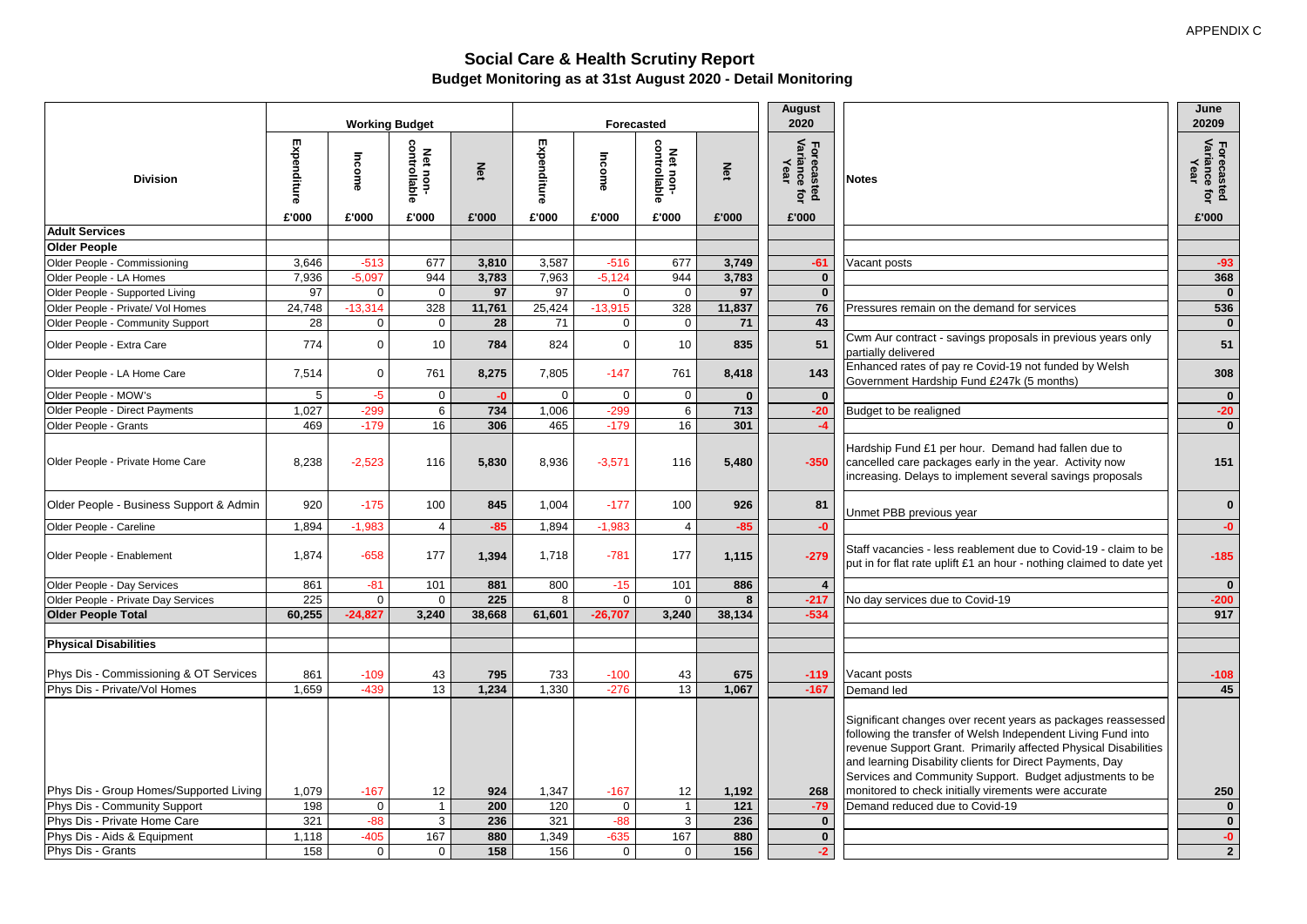#### **Social Care & Health Scrutiny Report Budget Monitoring as at 31st August 2020 - Detail Monitoring**

|                                           |                | <b>Working Budget</b> |                          |        | <b>Forecasted</b> |             |                          |        | <b>August</b><br>2020              |                                                                                                                                                                                                                                                                                                                                                         | June<br>20209                      |
|-------------------------------------------|----------------|-----------------------|--------------------------|--------|-------------------|-------------|--------------------------|--------|------------------------------------|---------------------------------------------------------------------------------------------------------------------------------------------------------------------------------------------------------------------------------------------------------------------------------------------------------------------------------------------------------|------------------------------------|
| <b>Division</b>                           | Expenditure    | Income                | Net non-<br>controllable | λěτ    | Expenditure       | Income      | Net non-<br>controllable | Net    | Forecasted<br>Variance for<br>Year | <b>Notes</b>                                                                                                                                                                                                                                                                                                                                            | Forecasted<br>Variance for<br>Year |
|                                           | £'000          | £'000                 | £'000                    | £'000  | £'000             | £'000       | £'000                    | £'000  | £'000                              |                                                                                                                                                                                                                                                                                                                                                         | £'000                              |
| Phys Dis - Direct Payments                | 2,694          | $-577$                | 14                       | 2,131  | 3,244             | $-577$      | 14                       | 2,681  | 550                                | Demand remains steady but at a level of overspend in 2019/20                                                                                                                                                                                                                                                                                            | 800                                |
| Phys Dis - Manual Handling                | $\overline{4}$ | $\mathsf 0$           | $\mathbf 0$              |        |                   | $\mathbf 0$ | $\mathbf 0$              |        | $\mathbf{0}$                       |                                                                                                                                                                                                                                                                                                                                                         | $\mathbf{0}$                       |
| Phys Dis - Independent Living Fund        | 73             | $\mathbf 0$           | $\mathbf 0$              | 73     | 74                | $\mathbf 0$ | $\Omega$                 | 74     | $\mathbf{0}$                       |                                                                                                                                                                                                                                                                                                                                                         | $\mathbf{0}$                       |
| <b>Physical Disabilities Total</b>        | 8,165          | $-1,784$              | 253                      | 6,634  | 8,676             | $-1,843$    | 253                      | 7,086  | 452                                |                                                                                                                                                                                                                                                                                                                                                         | 989                                |
|                                           |                |                       |                          |        |                   |             |                          |        |                                    |                                                                                                                                                                                                                                                                                                                                                         |                                    |
| <b>Learning Disabilities</b>              |                |                       |                          |        |                   |             |                          |        |                                    |                                                                                                                                                                                                                                                                                                                                                         |                                    |
| Learn Dis - Employment & Training         | 1,786          | $-192$                | 259                      | 1,853  | 1,604             | $-31$       | 259                      | 1,832  | $-21$                              |                                                                                                                                                                                                                                                                                                                                                         | 84                                 |
| Learn Dis - Commissioning                 | 951            | $\mathbf 0$           | 144                      | 1,095  | 947               | $\mathbf 0$ | 144                      | 1,092  | $-4$                               |                                                                                                                                                                                                                                                                                                                                                         | $\overline{4}$                     |
| Learn Dis - Private/Vol Homes             | 10,812         | $-2,844$              | 81                       | 8,049  | 11,582            | $-2,560$    | 81                       | 9,103  | 1,054                              | Demand increased - further work to establish underlying cause.<br>Previous year had last minute grant income which has not<br>been forecast in these figures                                                                                                                                                                                            | 150                                |
| Learn Dis - Direct Payments               | 3,954          | $-547$                | 23                       |        |                   |             |                          |        |                                    |                                                                                                                                                                                                                                                                                                                                                         |                                    |
|                                           |                |                       |                          | 3,430  | 4,607             | $-547$      | 23                       | 4,083  | 653                                | Demand remains steady but at a level of overspend in 2019/20                                                                                                                                                                                                                                                                                            | 275                                |
| Learn Dis - Group Homes/Supported Living  | 10,989         | $-1,771$              | 53                       | 9,271  | 11,707            | $-2,221$    | 53                       | 9,539  | 268                                | More demand in Supported Living as an alternative to<br>Residential Care. Rightsizing in Supported Living ongoing but<br>delayed due to Covid-19. Accommodation and Efficiency<br>project which plans for strategic longer term future<br>accommodation options as well as current client group is now<br>picking up pace.                              | 700                                |
| Learn Dis - Adult Respite Care            | 981            | $-812$                | 108                      | 277    | 952               | $-812$      | 108                      | 248    | $-29$                              |                                                                                                                                                                                                                                                                                                                                                         | $-2$                               |
| Learn Dis - Home Care Service             | 322            | $-154$                | $\overline{4}$           | 171    | 322               | $-154$      | $\overline{4}$           | 171    | $\mathbf 0$                        |                                                                                                                                                                                                                                                                                                                                                         | $\mathbf{0}$                       |
| Learn Dis - local authority Day Services  | 2,482          | $-410$                | 358                      | 2,431  | 2,387             | $-343$      | 358                      | 2,402  | $-29$                              |                                                                                                                                                                                                                                                                                                                                                         | $-58$                              |
| Learn Dis - Private Day Services          | 1,238          | $-80$                 | 11                       | 1,169  | 321               | $-80$       | 11                       | 252    | $-917$                             | Day Services closed from March 2020. Assume closure for<br>whole financial year. Where care has been reassessed and<br>alternative has been provided, the additional cost is shown as<br>an overspend in that budget. However this is not claimable<br>under Welsh Government Hardship Fund where there is no<br>additional cost                        | $-991$                             |
| Learn Dis - Transition Service            | 600            | $\mathbf 0$           | 97                       | 698    | 539               | $\Omega$    | 97                       | 636    | $-61$                              |                                                                                                                                                                                                                                                                                                                                                         | $-32$                              |
| Learn Dis - Community Support             | 2,587          | $-158$                | 24                       | 2,453  | 2,054             | $-158$      | 24                       | 1,920  | $-533$                             | Community Services provision greatly reduced from March<br>2020. Activity levels beginning to increase. Where care has<br>been reassessed and alternative has been provided, the<br>additional cost is shown as an overspend in that budget.<br>However this is not claimable under Welsh Government<br>Hardship Fund where there is no additional cost | $-918$                             |
| Learn Dis - Grants                        | 374            | $\mathbf 0$           | 5                        | 379    | 374               | $-0$        | $5\overline{)}$          | 379    | $\mathbf{0}$                       |                                                                                                                                                                                                                                                                                                                                                         | $\mathbf{0}$                       |
| Learn Dis - Adult Placement/Shared Lives  | 3,031          | $-2,198$              | 85                       | 919    | 2,980             | $-2,278$    | 85                       | 788    | $-131$                             | Staff vacancies and reduced payments for day services<br>support                                                                                                                                                                                                                                                                                        | $-16$                              |
| Learn Dis/M Health - Management & Support | 344            | $\mathbf 0$           | 38                       | 382    | 343               | $\mathbf 0$ | $\overline{38}$          | 382    | $-0$                               |                                                                                                                                                                                                                                                                                                                                                         | 19                                 |
| Learn Dis - Independent Living Fund       | $-0$           | $\Omega$              | $\Omega$                 | $-0$   | $-0$              | $\mathbf 0$ | $\Omega$                 | $-0$   | $\overline{0}$                     |                                                                                                                                                                                                                                                                                                                                                         | $\overline{\mathbf{0}}$            |
| <b>Learning Disabilities Total</b>        | 40,451         | $-9,166$              | 1,291                    | 32,577 | 40,719            | $-9,184$    | 1,291                    | 32,826 | 249                                |                                                                                                                                                                                                                                                                                                                                                         | $-785$                             |
|                                           |                |                       |                          |        |                   |             |                          |        |                                    |                                                                                                                                                                                                                                                                                                                                                         |                                    |